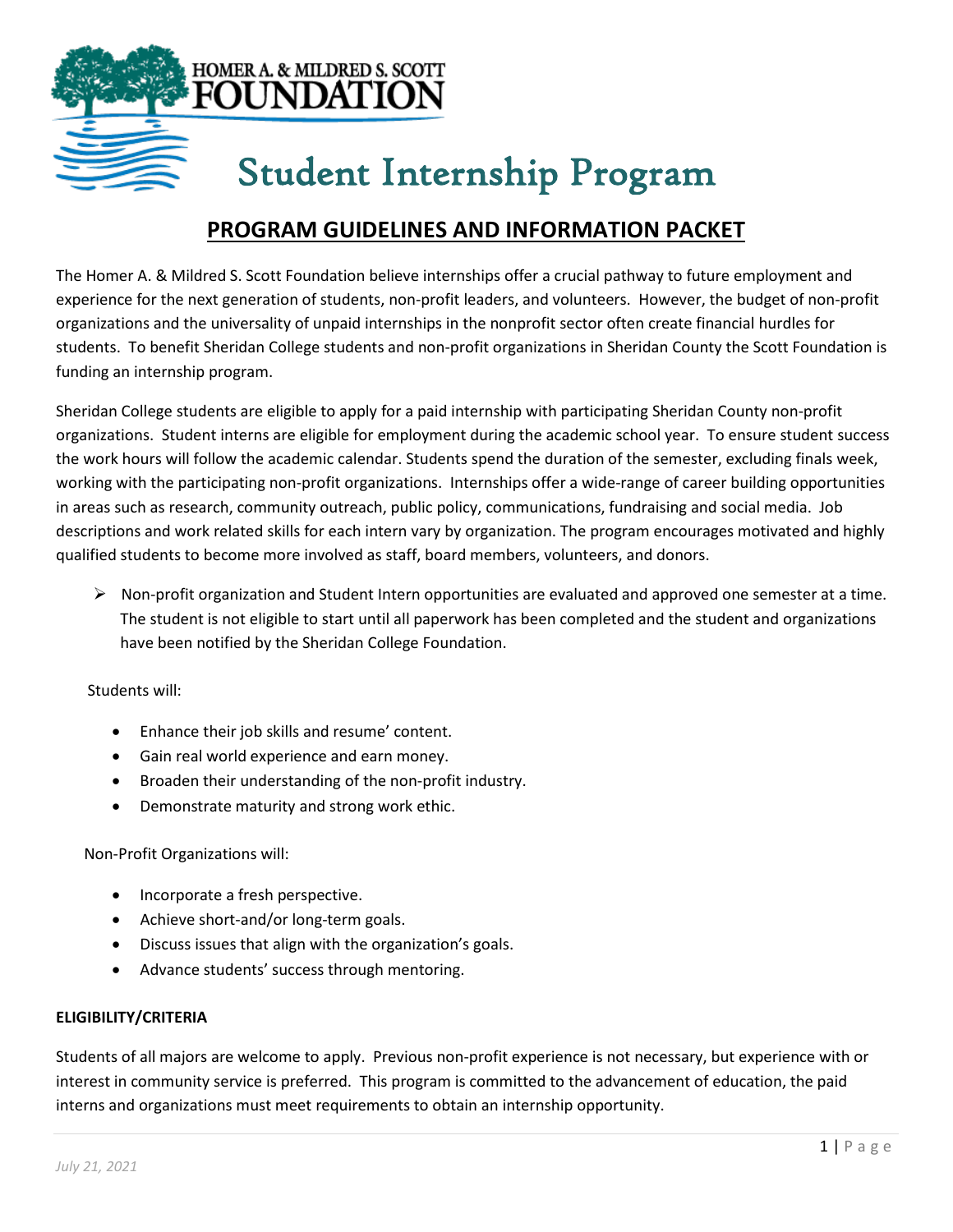## Student Responsibilities:

- Student must be enrolled full-time at Sheridan College with a minimum of 12 credit hours and maintain a 2.5 GPA.
- Complete the Internship Program Student Application.
- If selected, complete student employment paperwork in the Sheridan College Human Resources Department.
- If selected, write a thank you note to The Homer A. & Mildred S. Scott Foundation and submit it to the Sheridan College Foundation.
	- $\triangleright$  Thank you notes are due before the first paycheck will be issued
- If selected, complete an evaluation of your experience as an intern for this non-profit organization, at the end of each semester.
	- $\triangleright$  Evaluations are due before the last paycheck will be issued each semester.

# Organization Responsibilities:

- Complete the Student Internship Program: Non-Profit Host Application and submit it to the Sheridan College Foundation
- Record interns work hours on the Sheridan College Time Sheet and submit them to the Sheridan College Foundation (see directions listed in the COMPENSATION section).
- If selected, write a thank you note to The Homer A. & Mildred S. Scott Foundation within one month of hosting the student intern. **PLEASE RETURN THIS TO THE SHERIDAN COLLEGE FOUNDATION**
- If selected, complete a brief student intern evaluation at the end of each semester.

# **APPLICATION PROCESS**

- o Non-Profit Organization
	- Participating non-profit organizations will be notified of this host internship opportunity by the Center for Vital Community (CVC) and applications will be available at the CVC, the Sheridan College Foundation (SCF), or the SCF website, sheridancollegefoundation.org.
	- In order to benefit multiple non-profit organizations, this program will limit each organization to two years of the student internship eligibility unless program funds are available.
	- Organizations are encouraged to re-apply yearly if program funds are available or new non-profit organizations have not applied.
- o Student Interns
	- Student internship opportunities will be posted on the Sheridan College portal both the student and employee site.
	- Applications are available at sheridancollegefoundation.org, or in the Sheridan College Foundation office, room 150 in the Griffith Memorial building.
	- Completed student applications will be submitted to the Sheridan College Foundation
	- Any questions regarding applications may be directed to: